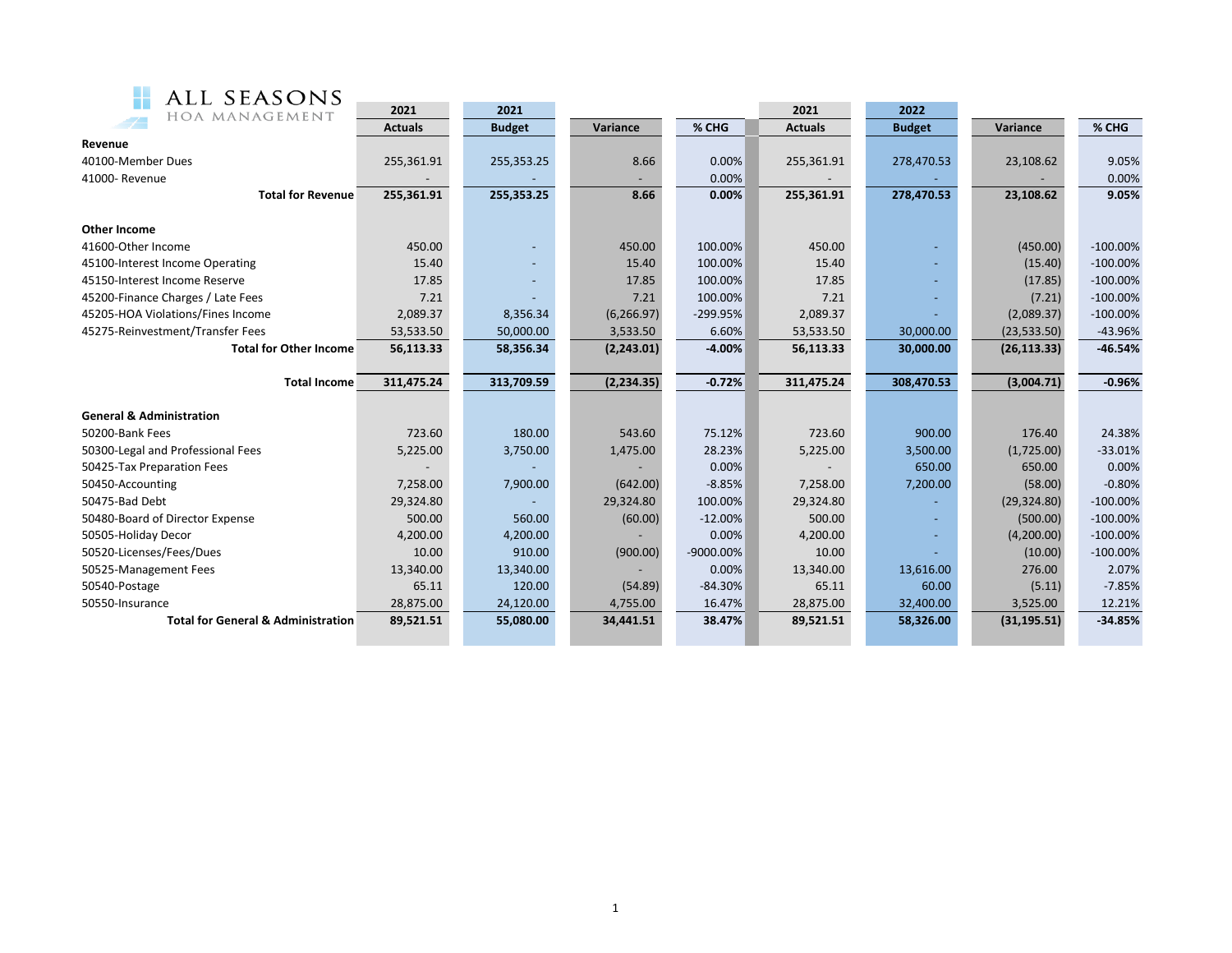| ALL SEASONS                                |                |                          |                          |             |                |                          |              |            |
|--------------------------------------------|----------------|--------------------------|--------------------------|-------------|----------------|--------------------------|--------------|------------|
| M.<br>HOA MANAGEMENT                       | 2021           | 2021                     |                          |             | 2021           | 2022                     |              |            |
|                                            | <b>Actuals</b> | <b>Budget</b>            | Variance                 | % CHG       | <b>Actuals</b> | <b>Budget</b>            | Variance     | % CHG      |
| <b>Repairs &amp; Maintenance</b>           |                |                          |                          |             |                |                          |              |            |
| 60025-Maintenance Labor                    | 23,439.91      | 26,040.00                | (2,600.09)               | $-11.09%$   | 23,439.91      | 27,000.00                | 3,560.09     | 15.19%     |
| 60030-Contract Services                    | 1,304.50       |                          | 1,304.50                 | 100.00%     | 1,304.50       | 9,100.00                 | 7,795.50     | 597.59%    |
| 60100-Landscape Labor                      | 14,982.38      | 14,000.00                | 982.38                   | 6.56%       | 14,982.38      | 14,500.00                | (482.38)     | $-3.22%$   |
| 60105-Landscape Contract                   | 24,734.60      | 20,000.00                | 4,734.60                 | 19.14%      | 24,734.60      | 34,195.00                | 9,460.40     | 38.25%     |
| 60106 - Forestry / Tree Contractor         | 31,378.63      | 30,000.00                | 1,378.63                 | 4.39%       | 31,378.63      | 20,000.00                | (11, 378.63) | $-36.26%$  |
| 60133-Lighting Repair Contractor           | 1,040.00       | 915.00                   | 125.00                   | 12.02%      | 1,040.00       |                          | (1,040.00)   | $-100.00%$ |
| 60153-Building Exterior Repairs Contractor | 7,325.00       | 5,750.00                 | 1,575.00                 | 21.50%      | 7,325.00       | $\overline{\phantom{a}}$ | (7,325.00)   | $-100.00%$ |
| 60205-Roof Repair Contractor               | 1,818.50       | 3,100.00                 | (1,281.50)               | $-70.47%$   | 1,818.50       |                          | (1,818.50)   | $-100.00%$ |
| 60260-Snow Removal Labor                   | 2,335.00       | 2,500.00                 | (165.00)                 | $-7.07%$    | 2,335.00       | 2,250.00                 | (85.00)      | $-3.64%$   |
| 60265-Snow Removal Contractor              | 17,250.00      | 17,250.00                |                          | 0.00%       | 17,250.00      | 17,250.00                |              | 0.00%      |
| 60450-Pest Control                         | 4,570.00       | 7,500.00                 | (2,930.00)               | $-64.11%$   | 4,570.00       | 5,100.00                 | 530.00       | 11.60%     |
| <b>Total for Repairs &amp; Maintenance</b> | 130,178.52     | 127,055.00               | 3,123.52                 | 2.40%       | 130,178.52     | 129,395.00               | (783.52)     | $-0.60%$   |
|                                            |                |                          |                          |             |                |                          |              |            |
| <b>Supplies</b>                            |                |                          |                          |             |                |                          |              |            |
| 61100-Supplies-Building                    | 892.41         | 600.00                   | 292.41                   | 32.77%      | 892.41         | 600.00                   | (292.41)     | $-32.77%$  |
| 61115 - Supplies - Landscape               | 634.16         | 5,000.00                 | (4,365.84)               | $-688.44%$  | 634.16         |                          | (634.16)     | $-100.00%$ |
| 61145-Supplies - Fuel                      | 796.57         | 400.00                   | 396.57                   | 49.78%      | 796.57         | 900.00                   | 103.43       | 12.98%     |
| 61180-Tool Supplies                        | 86.97          | 1,000.00                 | (913.03)                 | $-1049.82%$ | 86.97          | 480.00                   | 393.03       | 451.91%    |
| <b>Total for Supplies</b>                  | 2,410.11       | 7,000.00                 | (4,589.89)               | $-190.44%$  | 2,410.11       | 1,980.00                 | (430.11)     | $-17.85%$  |
|                                            |                |                          |                          |             |                |                          |              |            |
| <b>Utilities</b>                           |                |                          |                          |             |                |                          |              |            |
| 66200-Electric                             | 3,195.27       | 3,377.40                 | (182.14)                 | $-5.70%$    | 3,195.27       | 3,250.00                 | 54.73        | 1.71%      |
| 66800-Water<br><b>Total for Utilities</b>  | 18,032.57      | 26,197.18                | (8, 164.61)              | $-45.28%$   | 18,032.57      | 15,519.53                | (2,513.04)   | $-13.94%$  |
|                                            | 21,227.84      | 29,574.59                | (8,346.75)               | $-39.32%$   | 21,227.84      | 18,769.53                | (2,458.31)   | $-11.58%$  |
| <b>Other Operating Expenses</b>            |                |                          |                          |             |                |                          |              |            |
| 70500- Income Taxes                        | 100.00         | $\overline{\phantom{a}}$ | 100.00                   | 100.00%     | 100.00         | $\blacksquare$           | (100.00)     | $-100.00%$ |
| <b>Total for Other Operating Expenses</b>  | 100.00         | $\sim$                   | 100.00                   | 100.00%     | 100.00         |                          | (100.00)     | $-100.00%$ |
|                                            |                |                          |                          |             |                |                          |              |            |
| <b>Reserve Fund</b>                        |                |                          |                          |             |                |                          |              |            |
| 90005-Reserve Fund Contribution            | 75,000.00      | 75,000.00                | $\overline{\phantom{a}}$ | 0.00%       | 75,000.00      | 100,000.00               | 25,000.00    | 33.33%     |
| <b>Total for Reserve Fund</b>              | 75,000.00      | 75,000.00                |                          | 0.00%       | 75,000.00      | 100,000.00               | 25,000.00    | 33.33%     |
|                                            |                |                          |                          |             |                |                          |              |            |

**Total Expenses 318,437.98 293,709.59 24,728.39 7.77% 318,437.98 308,470.53 (9,967.45) -3.13%**

**Net Income (6,962.73) 20,000.00 (26,962.73) 387.24% (6,962.73) - 6,962.73 -100.00%**